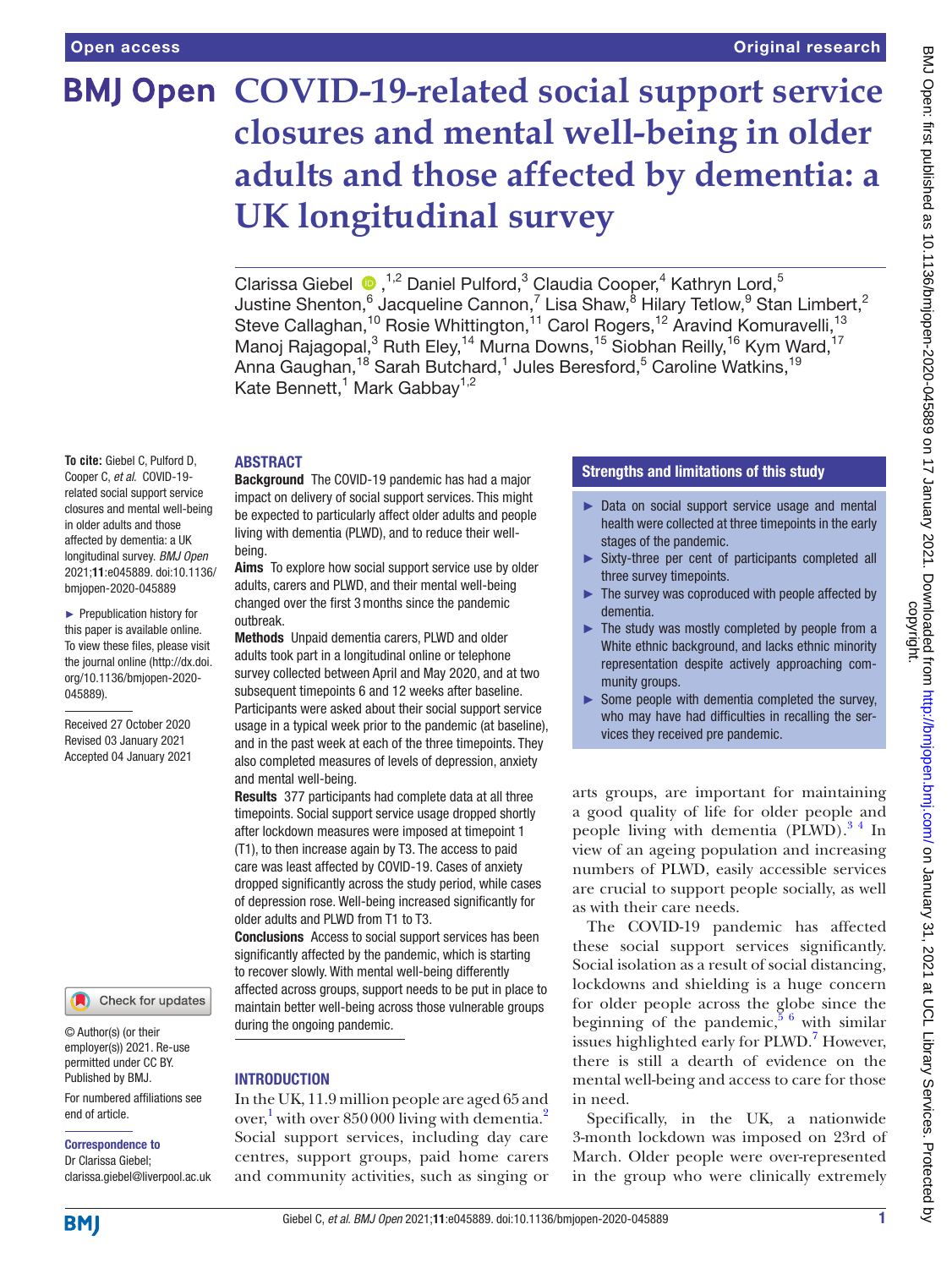vulnerable, that is at greatest risk of severe illness from COVID-19, who were asked to shield by the government until early August. All adults aged 70+ were classified as being at least moderate risk of severe illness from COVID-19[.8](#page-7-5) During the most restrictive, earlier period of lockdown, people were advised to only go outside once a day for essential food shopping, pharmacy visits, or to exercise. Non-essential shops were closed, and only started reopening in July. With additional social distancing for the general population, and use of personal protective equipment (PPE) for the health and social care taskforce in place, these measures significantly impact the social support services that PLWD, carers and older adults could receive. Recent qualitative evidence has highlighted how PLWD and unpaid carers have faced a sudden crisis in terms of accessing social support services since the pandemic,<sup>[9](#page-7-6)</sup> and have faced difficult decisions whether to continue or discontinue paid carers entering the home of the PLWD, for fear of potential virus transmission.<sup>10</sup> While these qualitative accounts provide rich information on the experiences of having accessed (or failed to access) social support services during the pandemic, there appears to be no empirical evidence to date quantifying those experiences and linking these with mental well-being.

The aim of this exploratory study was to explore the impacts of COVID-19 on social support service closures and longitudinal changes in the mental illness and wellbeing of older adults, PLWD and unpaid carers. Considering the new emergence of this field and thus lack of previous evidence, we hypothesised that would be associated with reduced social support service provision, which in turn was hypothesised to be associated with poorer mental health.

## **METHODS**

## Participants and recruitment

We recruited UK residents who were aged 18+. PLWD were eligible to take part if they had a diagnosis of dementia. Unpaid carers were eligible to take part if they were (current carers) or had been caring for a relative or friend with dementia (former carers). Older adults were eligible to take part if they were aged 65 years or older.

Participants were recruited via different social support services third sector organisations, such as peer support group organisations, carer networks, cultural dementia training programme organisations and national dementia subtype specific organisations, and by contacting people on their email circulation lists, via newsletters and social media accounts. We also directly contacted people who were accessing regular services, such as support groups or older people fora, via telephone. This ensured that people without internet access were able to participate in this research. We also used Join Dementia Research, a UK-wide national online register of PLWD, carers, older adults and health volunteers who are interested in taking part in dementia and ageing research.

# Data collection

The study was completed at three timepoints (T1, T2 and T3), 5 and 6 weeks apart, respectively. Participants could complete the survey either online or over the phone with a research team member who entered their details into the online survey on their behalf. Participants from T1 (baseline) were followed-up with the same mental wellbeing questionnaires at T2 and T3 and were followed-up either by telephone or email, depending on how they completed T1 survey. T1 ran from 17 April to 15 May  $(\pm 3)$ days). T2 ran from 29 May to 26 June  $(\pm 3 \text{ days})$ . T3 ran from 10 July to 7 August  $(\pm 3 \text{ days})$ .

# Variables and tools

At T1, participants were asked about their background characteristics (including age, gender, ethnicity, postcode, living situation, type of dementia (if applicable) and employment). Postcode data were collected to generate an Index of Multiple Deprivation (IMD) quintile. IMD provides a measure of neighbourhood deprivation, taking into account income, education, crime and health, among others. Quintile 1 indicates least deprived neighbourhoods, with quintile 5 indicating the most deprived neighbourhoods.

Service usage was measured by asking about pre pandemic and current receipt of different social support services (including paid carers, support groups, befrienders, day care centres, respite, meal deliveries, transport, social activities, clinical mental health support and clinical physical support) and equipment, such as hand rails or shower seats, as well as the weekly total hours of social support services. Prepandemic service usage was defined as use of social support services in a typical week before the pandemic.

Participants were also asked to complete the Personalised Health Questionnaire 9 (PHQ-9) $^{11}$  for levels of depressive symptoms, the Generalised Anxiety Disorder 7 (GAD-7)<sup>[12](#page-7-9)</sup> for levels of anxiety symptoms, and the Short Warwick-Edinburgh Mental Well-Being Scale<sup>[13](#page-7-10)</sup> (SWEMWBS) for quality of life. Higher scores on the PHQ-9, GAD-7 and the SWEMWBS indicated higher levels of depressive symptomatology, anxiety symptomatology and quality of life, respectively. We categorised participants who scored of 10 or more on the PHQ-9 as 'depressed' and on the GAD-7 as 'anxious', as based on previous extensive research, indicating that these cut offs indicate general anxiety disorder and depression, respectively.[14](#page-7-11) At T2 and T3, participants were asked again about their current levels of social support service receipt, weekly hours of support, equipment, as well as the PHQ-9, GAD-7 and SWEMWBS.

# Data analysis

Data were analysed using SPSS V.25, and the significance level was set at p<0.05. Participant demographic characteristics and social support service usage and mental wellbeing variables were analysed using frequency analysis.  $\chi^2$  tests were used to assess variations in the proportions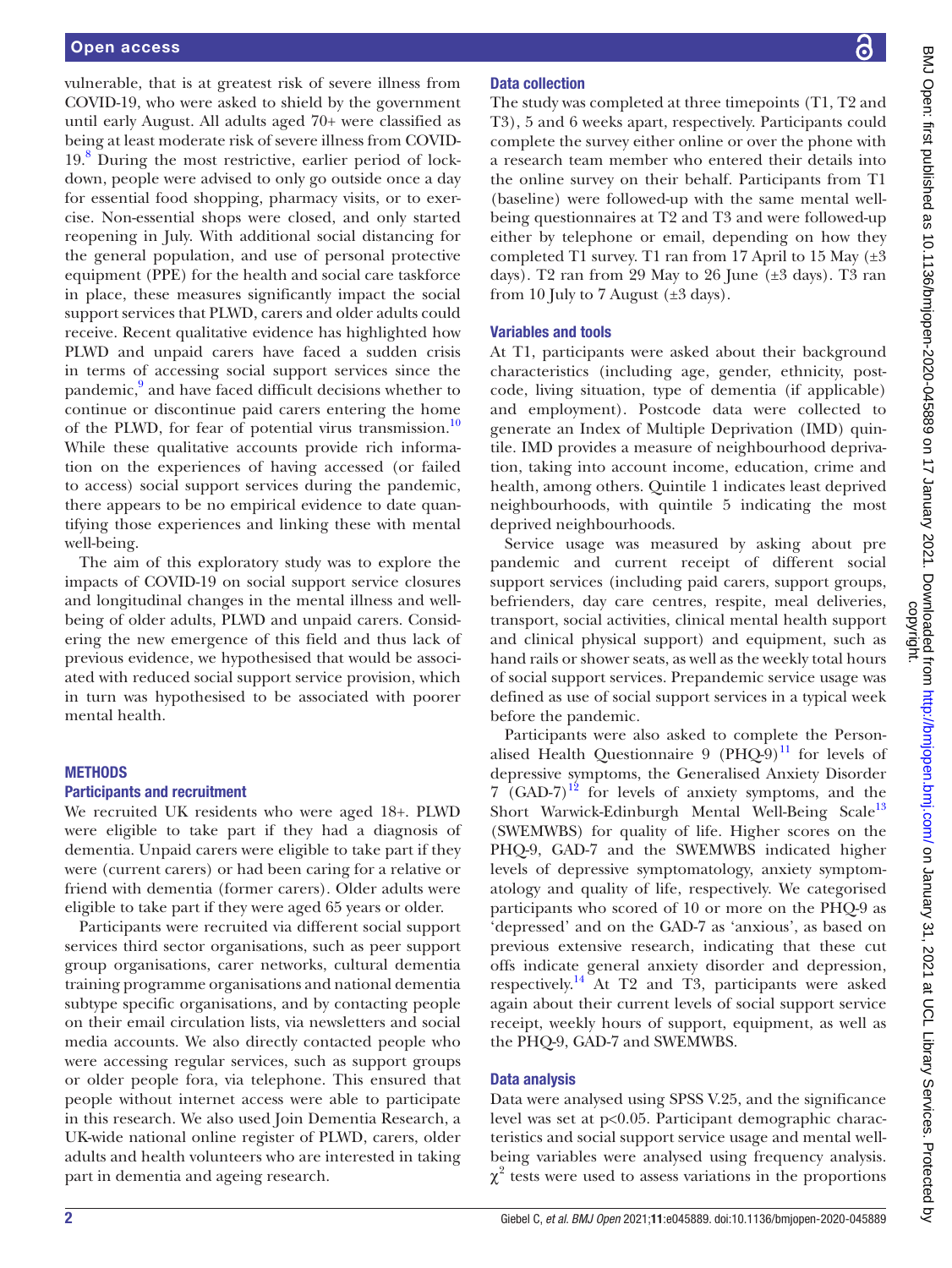

<span id="page-2-0"></span>Figure 1 Flow of participation in longitudinal survey. The top boxes indicate how many people completed each survey timepoint. After having removed (1) duplicates (people who completed the survey two times), (2) missing cases (where participants had not completed the Personalised Health Questionnaire 9, Generalised Anxiety Disorder 7, and the Short Warwick-Edinburgh Mental Well-Being Scale or had missing ID codes at T2 and T3) and (3) losses to follow-up (those that had either completed T1 or T1 and T2 only), and (4) incomplete data at T1 yet data at T2 or T3, 377 cases remained in total. Grey boxes indicate the breakdown by subgroup. <sup>1</sup> Follow-up completion by subgroup by percentage at T2 and T3 compared with T1: people living with dementia (PLWD) 69% (T2), 67% (T3); Current carers 86% (T2), 75% (T3); Former carers 64% (T2), 60% (T3); Older adults 79% (T2), 69% (T3).

of participants who were categorised as 'depressed' or 'anxious'. Repeated measures Analysis of Variances (ANOVAs) with Greenhouse Geisser posthoc correction were used to analyse differences between T1, T2 and T3 in GAD-7 total, PHQ-9 total and SWEMWBS total scores. For this analysis, only participants with complete GAD-7, PHQ-9 and SWEMWBS were included (n=377). Paired samples t-tests were employed to compare the means of GAD-7, PHQ-9 and SWEMWBS at T1 between those who completed all three timepoints (n=377) and those who dropped out after T1 or T2 (n=192). Bivariate correlation analysis was employed to assess whether changes in weekly social support service usage from pre pandemic to T1 were associated with changes in GAD-7, PHQ-9 and SWEMWBS between T1 and T3.

#### Patient and public involvement

Unpaid carers and a PLWD were involved as equal team members in all aspects of the study—from conceptualisation and design through to analysis and dissemination.

#### RESULTS

## Survey completion

[Figure](#page-2-0) 1 outlines the participant flow and completion rates in further detail. Overall, 569 participants

completed the survey at T1 (61 PLWD; 219 current carers; 66 former carers; 223 older adults). Overall, 420 participants completed the survey at T2 (38 PLWD; 168 current carers; 45 former carers; 169 older adults). Overall, 377 participants completed all three waves of the survey (37 PLWD; 149 current carers; 39 former carers; 152 older adults).

#### Participant characteristics

[Table](#page-3-0) 1 shows the demographic characteristics of those who completed T1 and those that completed all three survey timepoints, by subgroup. For those who completed all three timepoints, carers and older adults were mostly female (59%–82%), while the majority of PLWD were male (62%). The majority of participants were from a White ethnic background (95%–99%) and lived with someone else (61%–88%), with current carers having the highest proportion of living with someone else. The majority of participants across all four groups lived in less deprived neighbourhoods (quintiles 1 and 2) (52%–61%). Thirtyseven PLWD took part in all three timepoints; the most common diagnostic subtype was Alzheimer's disease.

#### Social support service and activities usage

Participants had accessed a range of social support services pre pandemic, including day care centres, support groups, meal deliveries, respite and paid carers.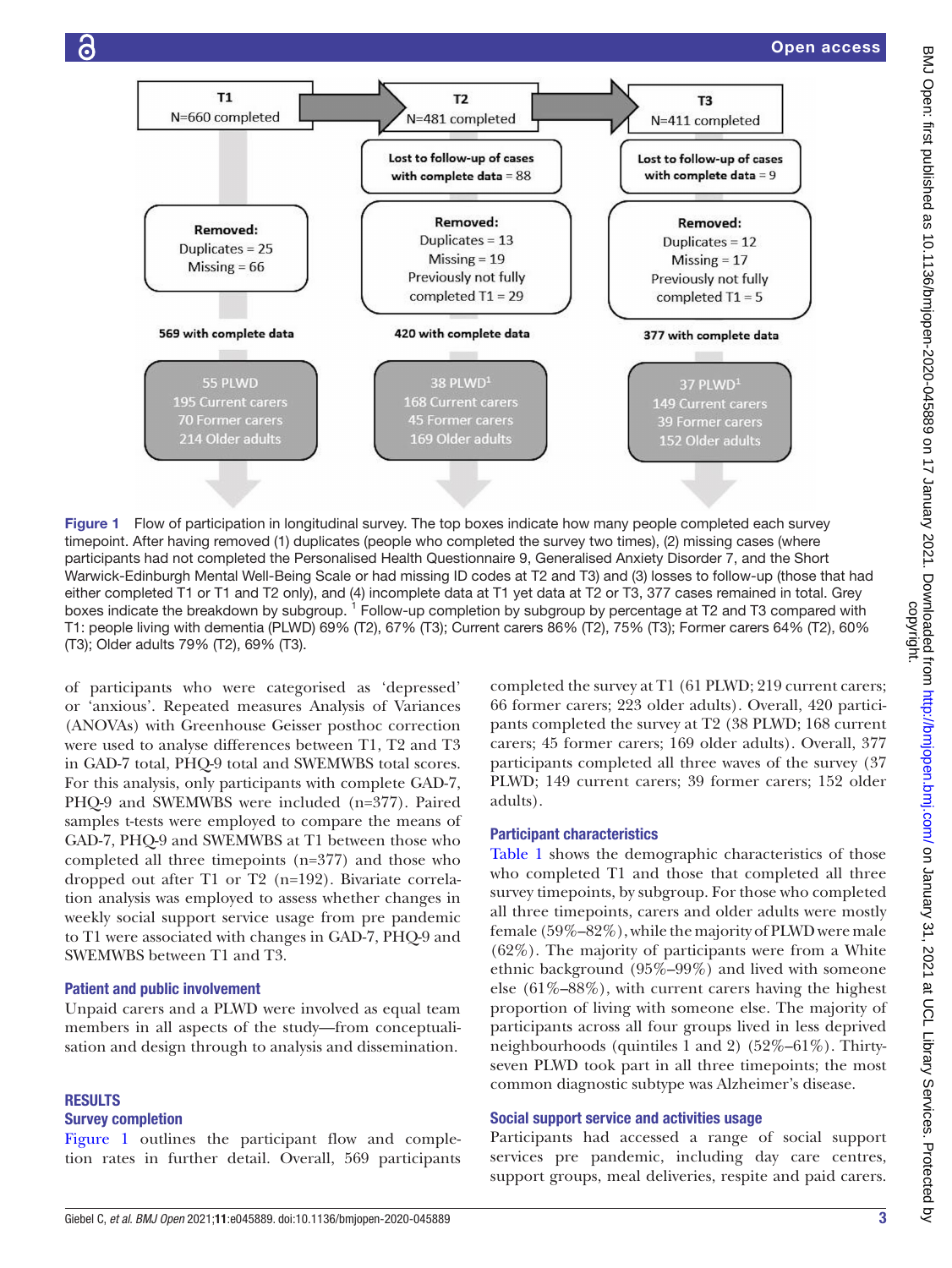<span id="page-3-0"></span>

| Participant characteristics of those completing T1 survey and those completing all three survey timepoints<br><b>Table 1</b> |                                 |                                |                                |                                |                              |                                       |                                     |                                  |
|------------------------------------------------------------------------------------------------------------------------------|---------------------------------|--------------------------------|--------------------------------|--------------------------------|------------------------------|---------------------------------------|-------------------------------------|----------------------------------|
|                                                                                                                              | T1 (n=569)                      |                                |                                |                                | T1, T2 and T3 (n=377)        |                                       |                                     |                                  |
|                                                                                                                              | <b>PLWD</b><br>$(n=61)$         | Current<br>carers<br>$(n=219)$ | Former<br>carers<br>$(n=66)$   | Older adults PLWD<br>$(n=223)$ | $(n=37)$                     | <b>Current</b><br>carers<br>$(n=149)$ | <b>Former</b><br>carers<br>$(n=39)$ | <b>Older adults</b><br>$(n=152)$ |
| N(%)                                                                                                                         |                                 |                                |                                |                                |                              |                                       |                                     |                                  |
| Gender                                                                                                                       |                                 |                                |                                |                                |                              |                                       |                                     |                                  |
| Female                                                                                                                       | 27(44.3)                        | 168(77.1)                      | 55 (83.3)                      | 137(61.7)                      | 14 (37.8)                    | 118 (79.7)                            | 32(82.1)                            | 90(59.2)                         |
| Male                                                                                                                         | 34 (55.7)                       | 50 (22.9)                      | 11(16.7)                       | 85 (38.3)                      | 23 (62.2)                    | 30(20.3)                              | 7(17.9)                             | 62 (40.8)                        |
| Ethnicity                                                                                                                    |                                 |                                |                                |                                |                              |                                       |                                     |                                  |
| White                                                                                                                        | 58 (96.7)                       | 211 (96.3)                     | 65 (98.5)                      | 216 (98.2)                     | 35 (94.6)                    | 143 (96.0)                            | 38 (97.4)                           | 148 (98.7)                       |
| Other                                                                                                                        | 2(3.4)                          | 8(3.7)                         | 1(1.5)                         | 4(1.9)                         | 2(5.4)                       | 6(4.0)                                | 1(2.6)                              | 2(1.3)                           |
| Living situation                                                                                                             |                                 |                                |                                |                                |                              |                                       |                                     |                                  |
| Alone                                                                                                                        | 13 (21.3)                       | 33(15.1)                       | 17 (26.2)                      | 79 (35.6)                      | 8(21.6)                      | 18 (12.2)                             | 11 (28.9)                           | 59 (39.1)                        |
| With someone                                                                                                                 | 48 (78.7)                       | 185 (84.9)                     | 48 (73.8)                      | 143 (64.4)                     | 29 (78.4)                    | 130 (87.8)                            | 27(71.1)                            | 92 (60.9)                        |
| Index of Multiple Deprivation Quintile                                                                                       |                                 |                                |                                |                                |                              |                                       |                                     |                                  |
| $\mathbf{1}$                                                                                                                 | 12(23.1)                        | 54(32.1)                       | 10(19.2)                       | 61 (33.5)                      | 5(16.1)                      | 35(31.0)                              | 6(19.4)                             | 39 (31.7)                        |
| $\overline{2}$                                                                                                               | 16 (30.8)                       | 50 (29.8)                      | 20(38.5)                       | 44 (24.2)                      | 11(35.5)                     | 34(30.1)                              | 11(35.5)                            | 29 (23.6)                        |
| 3                                                                                                                            | 10(19.2)                        | 32(19.0)                       | 14 (26.9)                      | 37 (20.3)                      | 6(19.4)                      | 20(17.7)                              | 9(29.0)                             | 26(21.1)                         |
| $\overline{4}$                                                                                                               | 10(19.2)                        | 14(8.3)                        | 5(9.6)                         | 26(14.3)                       | 5(16.1)                      | 11(9.7)                               | 4(12.9)                             | 18 (14.6)                        |
| 5                                                                                                                            | 4(7.7)                          | 18 (10.7)                      | 3(5.8)                         | 14(7.7)                        | 4(12.9)                      | 13(11.5)                              | 1(3.2)                              | 11(8.9)                          |
| Type of dementia                                                                                                             |                                 |                                |                                |                                |                              |                                       |                                     |                                  |
| Alzheimer's                                                                                                                  | 20(32.8)                        | 100 (46.5)                     | 6(23.1)                        |                                | 14 (37.8)                    | 75 (50.7)                             | 2(20.0)                             |                                  |
| <b>Mixed</b>                                                                                                                 | 13(21.3)                        | 49 (22.8)                      | 7(26.9)                        |                                | 6(16.2)                      | 34 (23.0)                             | 4(40.0)                             |                                  |
| Vascular                                                                                                                     | 11(18.0)                        | 27(12.6)                       | 4(15.4)                        |                                | 8(21.6)                      | 18 (12.2)                             | 3(30.0)                             |                                  |
| Other                                                                                                                        | 17(27.9)                        | 39(18.1)                       | 9(34.5)                        |                                | 9(24.3)                      | 21(14.1)                              | 1(10.0)                             |                                  |
| Mean (SD), (range)                                                                                                           |                                 |                                |                                |                                |                              |                                       |                                     |                                  |
| Age                                                                                                                          | $70 \ (\pm 10),$<br>$(45 - 88)$ | 61 $(\pm 13)$ ,<br>$(23 - 89)$ | 64 $(\pm 14)$ ,<br>$(22 - 95)$ | $72 \ (\pm 6),$<br>$(65 - 90)$ | 72 (±10),<br>$(50 - 88)$     | 62 $(\pm 13)$ ,<br>$(23 - 89)$        | $65 (\pm 13),$<br>$(22 - 95)$       | 73 $(\pm 6)$ ,<br>$(65 - 90)$    |
| Years of education                                                                                                           | 15 $(\pm 4)$ ,<br>$(4 - 25)$    | 16 $(\pm 4)$ ,<br>$(6 - 28)$   | 17 $(\pm 4)$ ,<br>$(10 - 29)$  | 17 $(\pm 4)$ ,<br>$(7 - 25)$   | 13 $(\pm 4)$ ,<br>$(4 - 20)$ | 16 $(\pm 4)$ ,<br>$(6 - 28)$          | 16 $(\pm 4)$ ,<br>$(10 - 29)$       | 16 $(±4)$ ,<br>$(7-24)$          |

Five hundred and sixty-nine participants completed the survey at T1, with duplicates and missing cases removed. Three hundred and seventy-seven participants had completed all three survey timepoints, with duplicates and missing cases removed.

PLWD, People living with dementia.

[Figure](#page-4-0) 2A shows the proportion of participants of the total sample (n=377) who reported accessing paid carers, support groups, day care, befrienders and social activities prior to the pandemic, and at T1, T2 and T3. These were the most commonly used types of social support services prior to the pandemic. Social support services usage had dropped since the pandemic outbreak. Pre pandemic, 27% of participants accessed social activities in the community, which dropped to 6% at T1, T2 and T3. Paid care saw the smallest change—with 17% having accessed paid carers pre pandemic, dropping to 12% at T1 and increasing slightly again to 15% at T3. Day care saw the largest drop, with only  $1\% - 2\%$  receiving day care since the outbreak, compared with 15% previously.

[Figure](#page-4-0) 2B shows the proportion of participants by group who have received any form of social support services pre pandemic and at all three survey timepoints. Pre pandemic, 90% of current carers had received social support of any form, with between 45% and 50% of former carers and older adults having received some

support. This decreased at T1 for all groups to between 20% (older adults) and 55% (current carers) receiving some type of support. Through T2 and T3, an upward trend emerged with more participants gaining access to some services again, with levels for PLWD and former carers being higher at T3 than at prepandemic levels.

# Mental well-being

[Figure](#page-4-1) 3 shows the proportion of participants across the total sample (n=377) who were categorised and identified as anxious and depressed, based on scoring above the GAD-7 and PHQ-9 cut-off, across all three timepoints. For anxiety, we noted a downward trend in number of cases from T1  $(16.5\%)$  to T3  $(14.1\%)$ . The proportion of participants with anxiety was significantly lower at T2  $(x^2=186.399, p<0.001)$  and T3  $(x^2=136.562, p<0.001)$ compared with T1. For depression, we noted an upward trend in cases, as indicated based on their cut-off on the PHQ-9, from T1 (14.4%) to T3 (17.5%). The proportion of participants with depression was significantly higher at

δ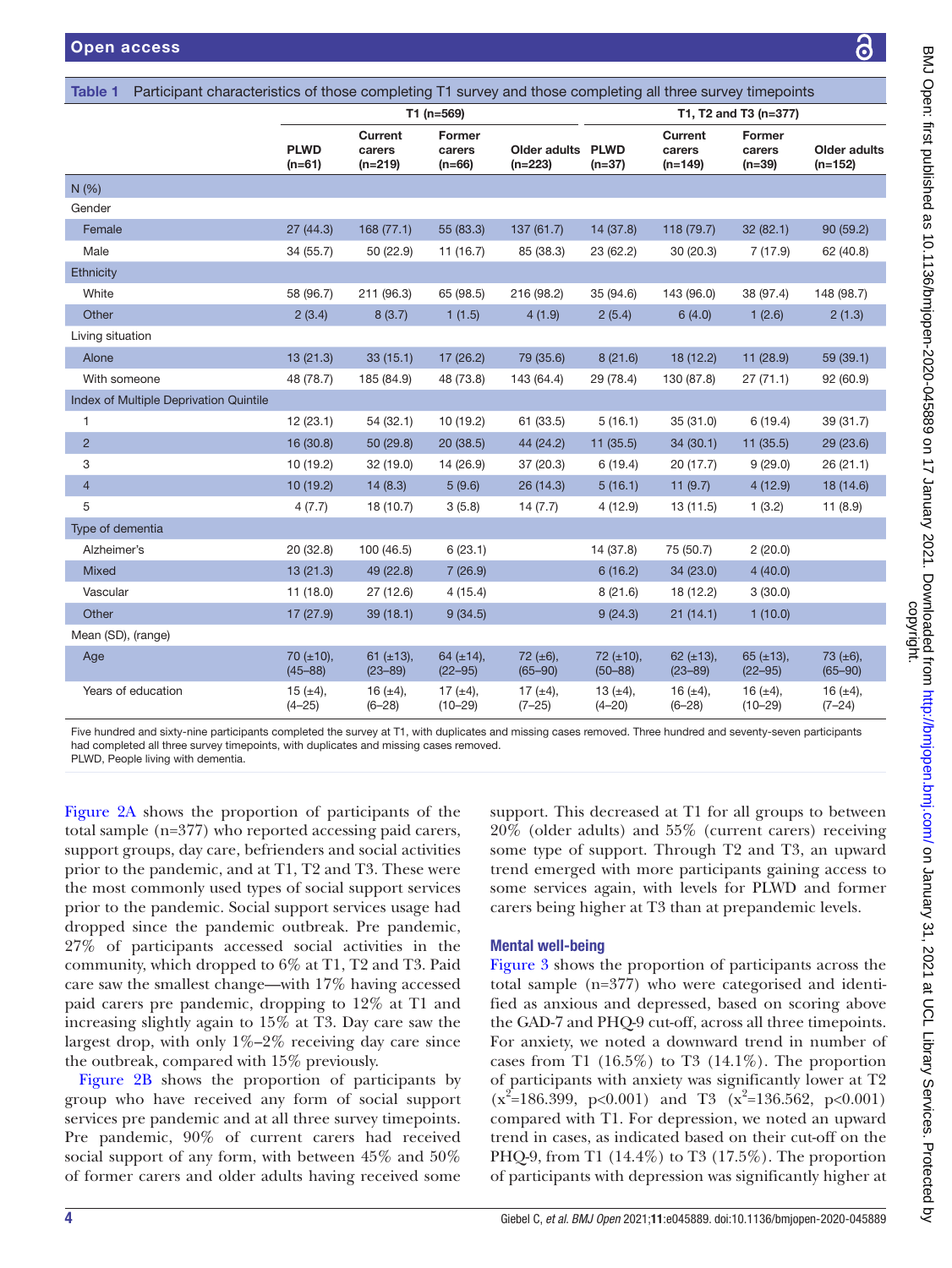



<span id="page-4-0"></span>Figure 2 Social support service usage pre pandemic and at three survey timeoints. (A) Service usage for the total sample (N=377) in proportion of participants at four different timepoints for some of the most frequently used support services. (B) Proportion of participants within each group at four different timepoints (pre pandemic, T1, T2 and T3) having received any form of social support.

T2 ( $x^2$ =176.248, p<0.001) and T3 ( $x^2$ =158.031, p<0.001) compared with T1.

[Figure](#page-4-2) 4 shows the median of the GAD-7, PHQ-9 and SWEMWBS total scores by group over time for those who completed all three survey timepoints. Based on the median scores, levels of anxiety and depression appear



<span id="page-4-1"></span>Figure 3 Proportion of the total sample who scored above the cut offs for anxiety and depression at three timepoints. T=Timepoin. The graph shows the proportion of participants from the total sample who completed all three surveys (n=377) and scored above the cut-off on the Generalised Anxiety Disorder 7 and Personalised Health Questionnaire 9 for anxiety and depression, respectively.



<span id="page-4-2"></span>Figure 4 Variations in anxiety, depression and quality of life total scores at three timepoints. Figures show the median total score at each timepoint (T1, T2 and T3) for each subgroup—for anxiety (GAD-7), depression (PHQ-9) and quality of life (SWEMWBS). AOs, Older adults; GAD-7, Generalised Anxiety Disorder 7; PHQ-P, Personalised Health Questionnaire 9; PLWD, people living with dementia; SWEMWBS, Short Warwick-Edinburgh Mental Well-Being Scale.

to decrease from T1 to T3, while quality of life increases from T1 to T3.

Paired samples t-test showed that there were no significant differences in means of GAD-7 (p=0.468), PHQ-9  $(p=0.183)$  and SWEMWBS  $(p=0.332)$  at T1 between those who completed all three survey timepoints and those who dropped out after T1 or T2.

For anxiety, repeated measures ANOVAs with Greenhouse-Geisser posthoc correction showed that GAD-7 total scores did not vary significantly from T1 to T3 for PLWD (*F*(1.856, 64.962)=1.429, p=0.247) or among current carers (*F*(1.898, 277.063)=1.938, p=0.148], former carers (*F*(1.801, 68.419)=0.139, p=0.139), or older adults (*F*(1.924, 286.727)=2.688, p=0.0072), based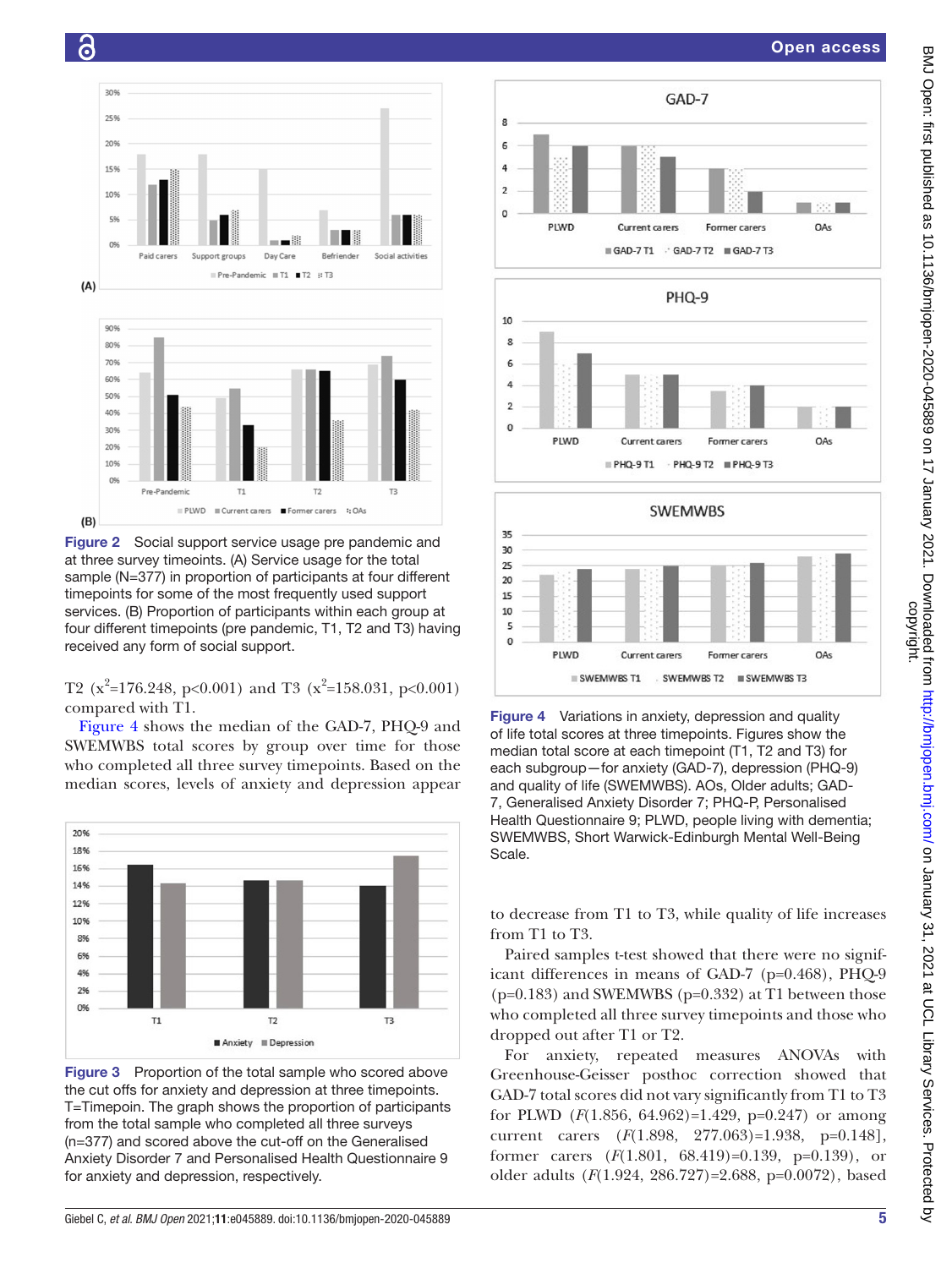on those participants who completed in all three survey timepoints.

For depression, repeated measures ANOVAs showed that PHQ-9 total scores did not significantly vary from T1 to T3 for PLWD (*F*(1.896, 66.370)=1.461, p=0.240), current carers (*F*(1.900, 277.453)=0.639, p=0.521), former carers (*F*(1.677, 68.419)=0.024, p=0.960), or older adults (*F*(1.889, 281.414)=0.857, p=0.420).

For well-being, repeated measures ANOVAs showed that SWEMWBS total scores significantly increased from T1 to T3 for PLWD (*F*(1.726, 60.423)=5.412, p<0.05  $(Mean(SD) T1-T3=22.1 (6.4); 24.3 (5.6); 24.4 (5.6))$  and older adults (*F*(1.804, 268.807)=3.632, p<0.05 (Mean(SD) T1–T3=27.5  $(5.1)$ ; 28.0  $(5.1)$ ; 28.3  $(4.9)$ )). However there were no significant changes among current (*F*(1.982, 289.325)=2.185, p=0.115) or former carers (*F*(1.728,  $63.725$ )=0.268, p=0.733).

#### Social support and mental health

Bivariate correlation analyses showed no significant associations between variations in social support service hours between pre pandemic and at T1 and changes in SWEMWBS (p=0.332), GAD-7 (p=0.310), and PHQ-9 (p=0.351) between T1 and T3 for those who completed all three survey timepoints.

#### **DISCUSSION**

This is one of the first studies to show that social support service usage in dementia and ageing reduced significantly compared with prepandemic levels, while slowly rising in the months post nationwide lockdown. In addition, we also show that cases of anxiety reduced while cases of depression increased in the months since lockdown, with quality of life significantly increasing for PLWD and older adults only.

Social support service usage for PLWD, unpaid carers, and older adults has seen a significant decrease since the COVID-19 pandemic, leaving many people suddenly without vital support—ranging from day care centres to respite to support groups. In the months following the nationwide lockdown, usage has gradually increased again but varied among providers and type of support. With public health restrictions still remaining in place, however, during that period, including social distancing, shielding and thus inability to meet members of different households, such support is most likely to be implemented via digital technologies. Considering that in our sample 94% of participants completed the survey online rather than the telephone option, nearly all participants had access to the internet. However, many older adults and PLWD are less likely to be digitally literate,  $15$  making it difficult for all people to access services equally. This has already been an issue pre COVID-19, $^{16}$  $^{16}$  $^{16}$  suggesting that the pandemic has further exacerbated potential inequalities in access and thus further isolated people who would benefit from social support the most.

One type of support which has been affected the least by the pandemic has been paid home care. Receiving paid home care enables PLWD and older adults to stay at home independently for longer—as people wish to avoid entering a care home and stay in their familiar environment.<sup>17</sup> While there was a reduction in paid home care usage compared with prepandemic levels, overall paid home carers were used the most. A qualitative exploration into decision-making for whether or not to continue paid home care during the pandemic has shown that many unpaid carers were afraid of having paid carers enter the home (often with inadequate PPE) for risk of potential virus transmission.<sup>10</sup> Other unpaid carers however felt unable to cope without the support, or indeed accepted the potential risks, and continued paid home care. There is also a notable difference between social care provision (which is paid home care) and third sector care provision (which involves support groups and social activities for example). The third sector relies on volunteers providing services, and has also suffered during the pandemic, whereas the social care sector is financially supported by the government. Therefore, the ability to receive home care might not have been affected to the same extent as accessing support groups for instance. Another potential reason for variations in usage between activity types is that home care involves someone from the outside entering someone's home. In contrast, day care centres, respite care and social activities involve older adults and PLWD going outside to larger social gatherings. Due to public health restrictions, these have been temporarily rendered largely, if not completely, impossible to take place in their original face-to-face formats. As numbers of infections rise again, these restrictions are being strengthened and reimposed with large fines possible for those transgressing them.

Levels of anxiety, depression and well-being changed over the course of the study period. Over 12 weeks, cases of anxiety across the total sample dropped, while cases of depression increased significantly. However, when exploring levels of anxiety and depression within groups, no significant changes were noted, which is likely to have been due to small and varied sample sizes for each subgroup. Similarly, no significant variations in levels of anxiety, depression and mental well-being were found between those who completed all three survey timepoints and those who had dropped out after T1 or T2. It is possible that participants felt more connected over time, particularly considering again that the majority of participants completed the survey online and thus were able to participate in remote services, where these existed. Recent evidence from Spain showed how older adults were less likely to suffer from psychological distress as a result of the pandemic than people aged below  $60.^{18}$  $60.^{18}$  $60.^{18}$ Nevertheless, overall the pandemic is having a heightened impact on the mental health of the general popula-tion.<sup>[19 20](#page-7-16)</sup> Engaging in social activities can be one avenue to help maintain good mental health. $^{21}$  Considering that reductions in social engagement both before and after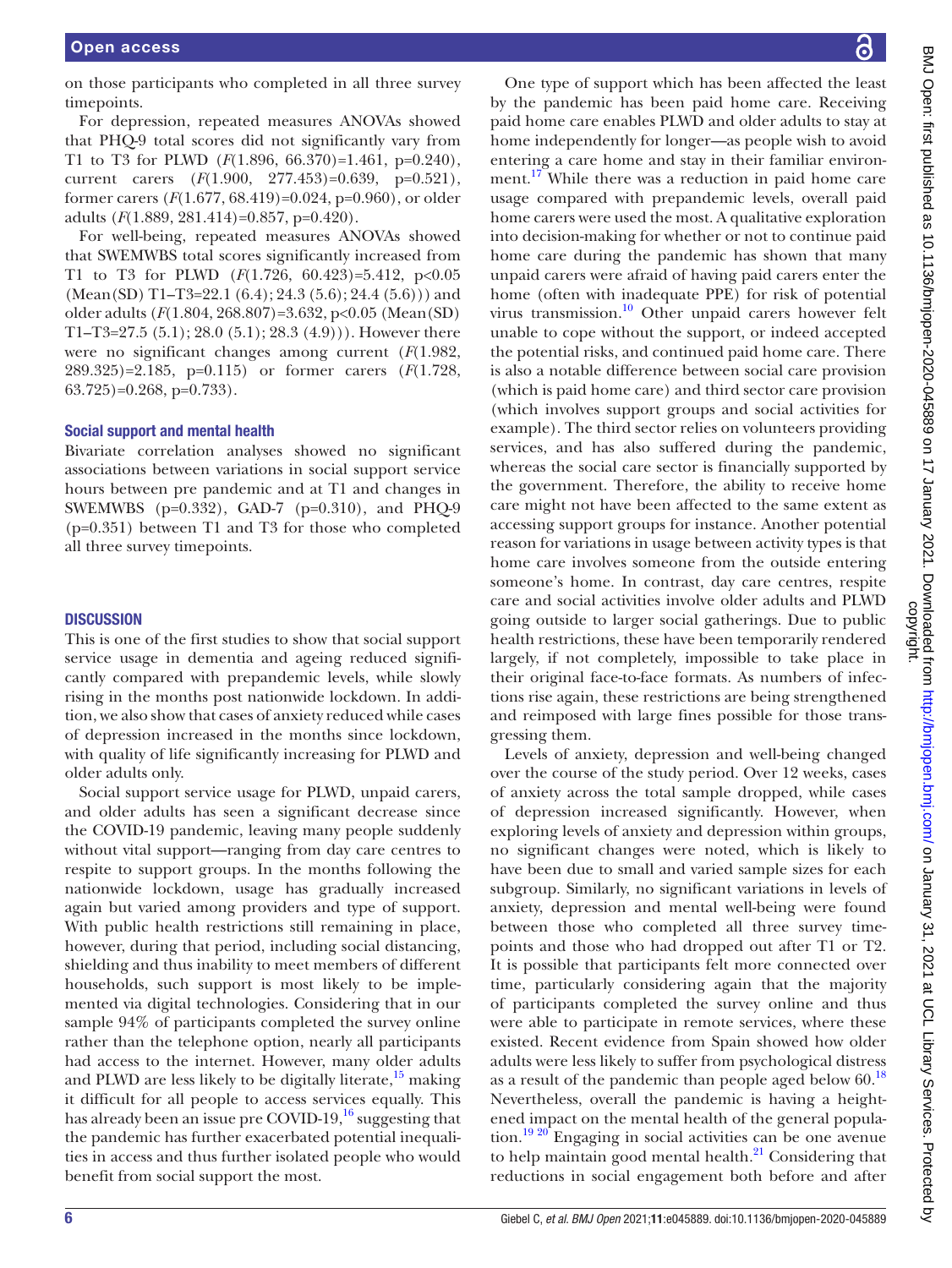a dementia diagnosis are common, $^{22}$  enabling continued engagement throughout the pandemic is important to support PLWD, carers and older adults adequately. This is corroborated by evidence from the baseline survey showing that reductions in social support usage were linked to mental well-being. $^{23}$  It is possible that for this study, merging groups of older adults, PLWD and carers resulted in no significant associations, as each group was differently affected, as indicated by looking at changes of mental well-being for each group across the 12 weeks.

There were some limitations to our exploratory study. While benefitting from a large sample size and good retention rate over a relatively short time period of 12 weeks, there was some missing data and not everyone completed all three survey timepoints. However, this is standard in longitudinal survey-based research, and we still generated a large sample size across all three timepoints. By comparing those who completed all three survey timepoints and those who dropped out after T1 or T2, we established that there no significant differences in their mental health scores. Concerning the participant population, it is to be noted that the majority of participants had internet access and were thus also able to join in remote social support. Although we actively approached older adults, PLWD and carers via phone through recruiting organisations, only some people took part over the phone. It is likely, however, that those people without internet access have been even more isolated through the pandemic, with potentially severe mental health needs, which we have only captured a snapshot of. This also links to the fact that there are likely to be longer-term effects on mental well-being, with our survey only providing a snap shot of the first few months since the start of the pandemic. Equally, our survey did not include prepandemic levels of mental well-being (anxiety, depression and quality of life), which would have provided additional insight into changes in mental well-being. However, due to the unforeseen circumstance of the pandemic, it was not feasible to collect these data. We only enquired about weekly hours of total social support usage, and not for each specific type of activity. Some participants might have accessed, for example, paid home care, but only for 2hour as opposed to others who might have received 40 hours a week. We are thus unable to state in detail how the pandemic has affected the level of each different type of support, but instead we provide a more general overview of activities and general service usage variations since the nationwide lockdown, which to existing knowledge has not been captured elsewhere.

# **CONCLUSIONS**

The pandemic is having a sudden and severe long-term impact on social support service usage for older adults and people affected by dementia, which sees somewhat of a limited increase in usage over the first few months since nationwide lockdown. While it appears that some services have started providing remote support, not everyone

will be able to access these, leaving many people without much needed support. Future research needs to assess how older adults and people affected by dementia are accessing social support services in the time of COVID-19, with clearer support for people to access any format of services—either face to face or remotely. Considering that the pandemic is going to continue for the foreseeable future, the mental health of older adults and those affected by dementia needs to be closely monitored, particularly when more stringent public health measures are put in place again.

#### Author affiliations

<sup>1</sup>Institute of Psychology, Health and Society, University of Liverpool, Liverpool, UK <sup>2</sup>NIHR ARC NWC, Liverpool, UK 3 Lancashire Care NHS Foundation Trust, Preston, UK

4 University College London, London, UK

5 University of Bradford, Bradford, UK

6 Sefton Older People's Forum, Sefton, UK

<sup>7</sup> Lewy Body Society, Wigan, UK

<sup>8</sup>Department of Modern Languages and Cultures, University of Liverpool, Liverpool, UK

<sup>9</sup>SURF Liverpool, Liverpool, UK

10EQE Health, Liverpool, UK

11Me2U Care, Liverpool, UK

<sup>12</sup>National Museums Liverpool, Liverpool, UK

- <sup>13</sup>North West Boroughs Healthcare NHS Foundation Trust, Warrington, UK 14Liverpool DAA, Liverpool, UK
- <sup>15</sup>Bradford Dementia Group, University of Bradford, Bradford, UK
- <sup>16</sup>Division of Health Research, Lancaster University, Lancaster, UK
- 17The Brain Charity, Liverpool, UK

18TIDE, Liverpool, UK

<sup>19</sup>Faculty of Health and Wellbeing, University of Central Lancashire, Preston, UK

Twitter Clarissa Giebel [@ClarissaGiebel](https://twitter.com/ClarissaGiebel) and Siobhan Reilly [@DrSiobhanReilly](https://twitter.com/DrSiobhanReilly)

Acknowledgements This study would not have been possible without our participants, thank you very much. We wish to thank Join Dementia Research for helping us recruit to our study. We also wish to thank Emma Riley who helped with recruitment by emailing eligible participants via the House of Memories networks.

Contributors CG managed data collection, conducted analysis and wrote the manuscript. JC, JS and DP collected data over the phone. DP managed the data. All authors contributed to designing the survey, interpreting the findings and reading drafts of the manuscript. All authors approved the final manuscript.

Funding This research is supported by a grant awarded to the authors by the University of Liverpool COVID-19 Strategic Research Fund in 2020. This is also independent research funded by the National Institute for Health Research Applied Research Collaboration North West Coast. The views expressed in this publication are those of the author(s) and not necessarily those of the National Institute for Health Research or the Department of Health and Social Care. The University of Bradford QR Research Fund also supported part of this study. There are no grant numbers.

Competing interests None declared.

Patient and public involvement Patients and/or the public were involved in the design, or conduct, or reporting, or dissemination plans of this research. Refer to the Methods section for further details.

Patient consent for publication Not required.

Ethics approval Ethical approval was obtained from the University of Liverpool prior to study begin (Ref: 7626).

Provenance and peer review Not commissioned; externally peer reviewed.

Data availability statement Data may be obtained from a third party and are not publicly available. Data may be obtained by a third party and are not publicly available.

Open access This is an open access article distributed in accordance with the Creative Commons Attribution 4.0 Unported (CC BY 4.0) license, which permits